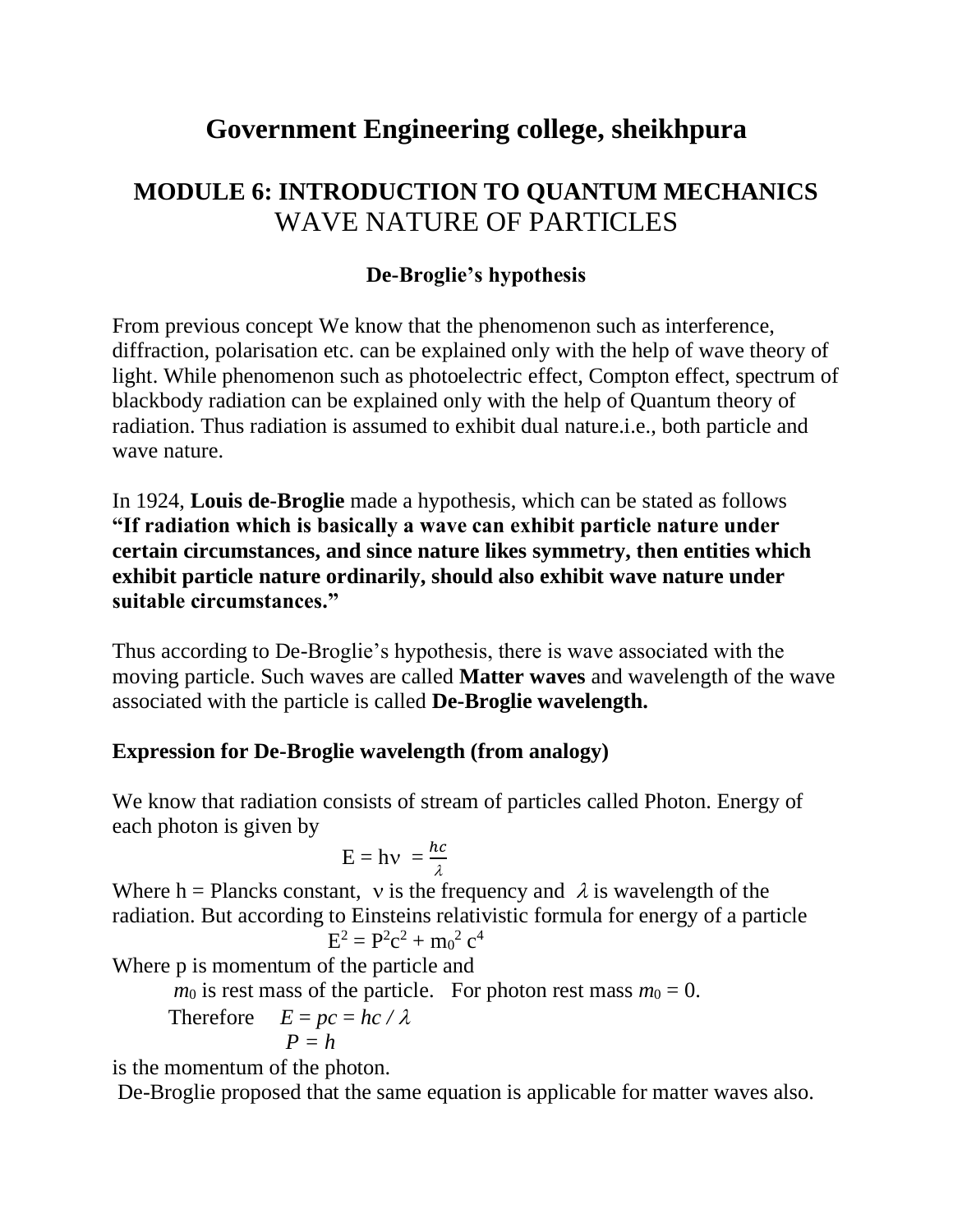Therefore, wavelength of the waves associated with the moving particle of mass **m**  moving with the velocity **v** is given by

$$
\lambda=\frac{h}{mv}
$$

where the momentum is given by  $p = mv$  and  $\lambda$  is the de Broglie wavelength.

#### **De-Broglie wavelength of an electron accelerated by a potential difference of V volts:**

Consider an electron accelerated by a potential difference of V volts Kinetic energy gained by the electron is given by

$$
E = eV = \frac{1}{2}mv^2
$$
  
\n
$$
\Rightarrow V^2 = 2E/m
$$
  
\n
$$
\Rightarrow V = \sqrt{2E/m}
$$
  
\nWhile  $\lambda = \frac{h}{mv}$   
\n
$$
\therefore \lambda = h / m (\sqrt{2E/m})
$$
  
\n
$$
\therefore \lambda = h / (\sqrt{2E/m})
$$
  
\nsubstituting the value of *h*, *m*, and *e*  
\nwe get  $\lambda = 1:226 / \sqrt{V}$ 

#### **Properties of Matter waves**

Following are some of the important properties of matter waves:

- 1. Matter waves are waves associated with the moving particle
- 2. They are not electro magnetic in nature
- 3. Wavelength of the matter wave is given by  $\lambda = \frac{h}{m}$  $m\nu$
- 4. The amplitude of the matter wave at the given point determines the probability of finding the particle at that point at the given instant of time.

5. There is no meaning for Phase velocity in case of matter waves. Only group velocity has meaning.

Try Your self :

*¤*

- 1. State De-Broglie hypothesis and the conceptual reasoning on which it is based
- *2.* What are matter waves? Show that the electron accelerated by a potential difference V volts has